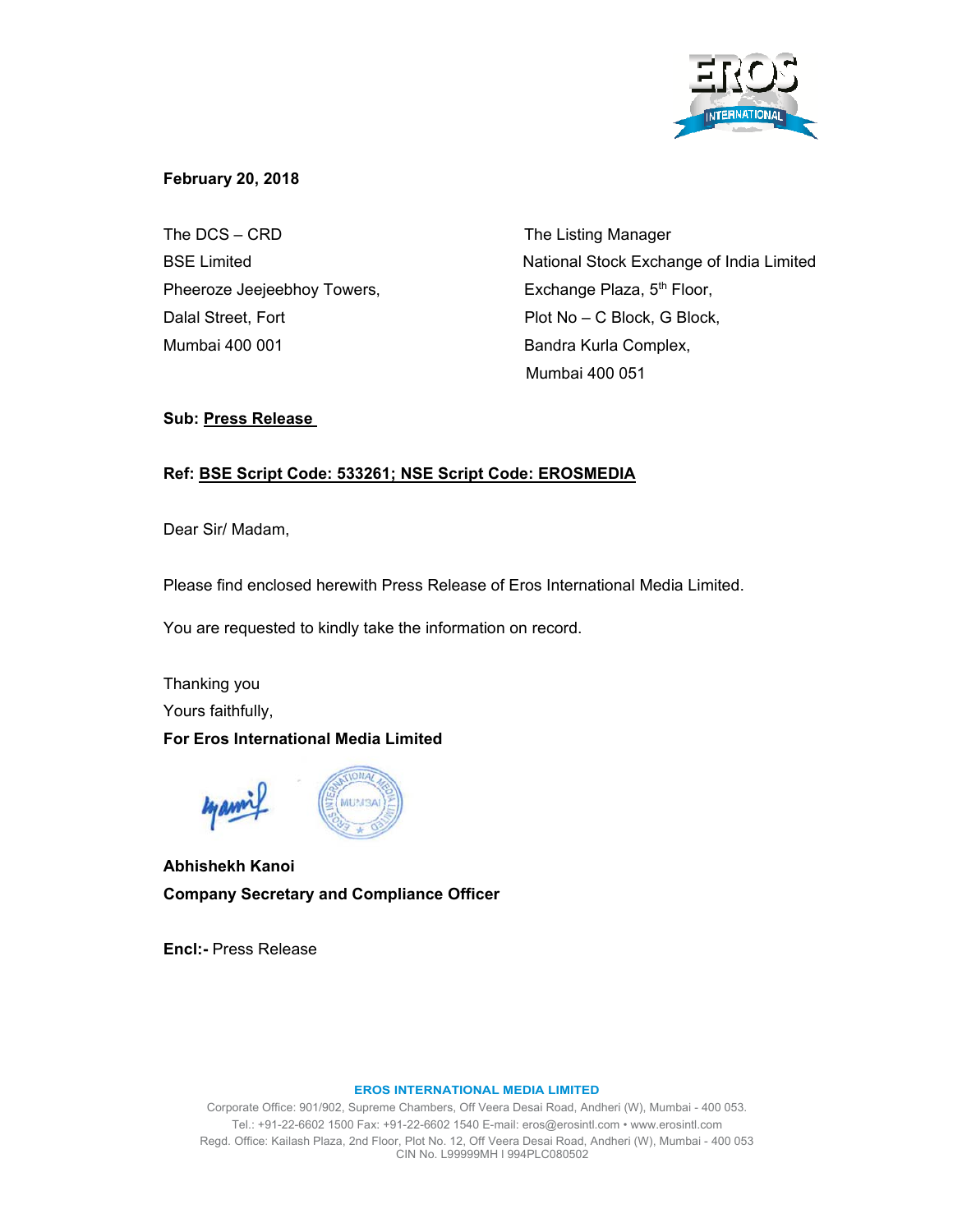

## **Reliance Industries Limited announces Joint Partnership with Eros International Media Limited to set-up an INR 1,000 crore corpus to co-produce and consolidate content**

## **Jyoti Deshpande to head RIL's media and entertainment business as President of the Chairman's Office**

**Mumbai – Tuesday, 20th February 2018** – Reliance Industries Limited ("RIL"), through its subsidiary, and Eros International Media Limited ("Eros India") announced that they have agreed to partner in India to jointly produce and consolidate content from across India. The parties will equally invest up to Rs. 1,000 crores in aggregate to produce and acquire Indian films and digital originals across all languages.

In addition, it was announced that Ms. Jyoti Deshpande, Group CEO and MD of Eros International Plc ("Eros Plc"), the ultimate NYSE listed parent of Eros India will be stepping down from her Executive role after more than 17 years in Eros Plc and move on to head the Media and Entertainment business at RIL as President of the Chairman's Office. Ms. Deshpande will start her new role at RIL from April 2018, but will continue to remain as a Director on the Board of Eros India as well as Eros Plc. Mr. Kishore Lulla will resume his position of Group Chairman and CEO of Eros Plc.

In her new role at RIL, Ms. Deshpande will lead the company's initiatives in Media and Entertainment to organically build and grow businesses around the content ecosystem such as Broadcasting, Films, Sports, Music, Digital, Gaming, Animation etc., as well as integrate RIL's existing media investments such as Viacom and Balaji Telefilms with a view to build, scale and consolidate the fragmented \$20 billion Indian M&E sector.

Shri Mukesh Ambani, Chairman & Managing Director, RIL commented, "We are pleased to join hands with Eros, as it will bring further synergies into our plans, making for a win-win partnership. We are delighted to welcome Ms. Jyoti Deshpande into the Reliance family and believe that she will not only give wings to our plans but also play a pivotal role in transforming the sector."

Commenting on the development Mr. Kishore Lulla said, "I am very pleased that Eros is partnering with RIL in its entertainment journey with several synergies across technology, content and digital with Eros Now. We look forward to collaborating and growing as we continue to make new strides on the digital and content forefronts. I am confident that together, we can make a meaningful difference. Jyoti Deshpande has been an invaluable part of the incredible Eros growth journey and I am confident that she will make a positive impact on the industry in her new role at RIL. I wish her the very best of luck."

Ms. Jyoti Deshpande commented, "Having worked and associated with Eros group since 1998, it has been an integral part of my professional career and I extend my heartfelt thanks to Kishore Lulla and the Eros family for the opportunity to build an amazing company together. I am delighted that RIL has strategically aligned with Eros so the association continues. My new assignment at RIL will allow me to push boundaries, set new standards of excellence, assemble a world-class young leadership team and adopt a collaborative approach to architect and execute this ambition in true RIL tradition. I am genuinely honored and humbled to have been granted this opportunity but more than anything I cannot wait to roll up my sleeves".



#### **EROS INTERNATIONAL MEDIA LIMITED**

Corporate Office: 901/902, Supreme Chambers, Off Veera Desai Road, Andheri (W), Mumbai - 400 053. Tel.: +91-22-6602 1500 Fax: +91-22-6602 1540 E-mail: eros@erosintl.com • www.erosintl.com Regd. Office: Kailash Plaza, 2nd Floor, Plot No. 12, Off Veera Desai Road, Andheri (W), Mumbai - 400 053 CIN No. L99999MH l 994PLC080502